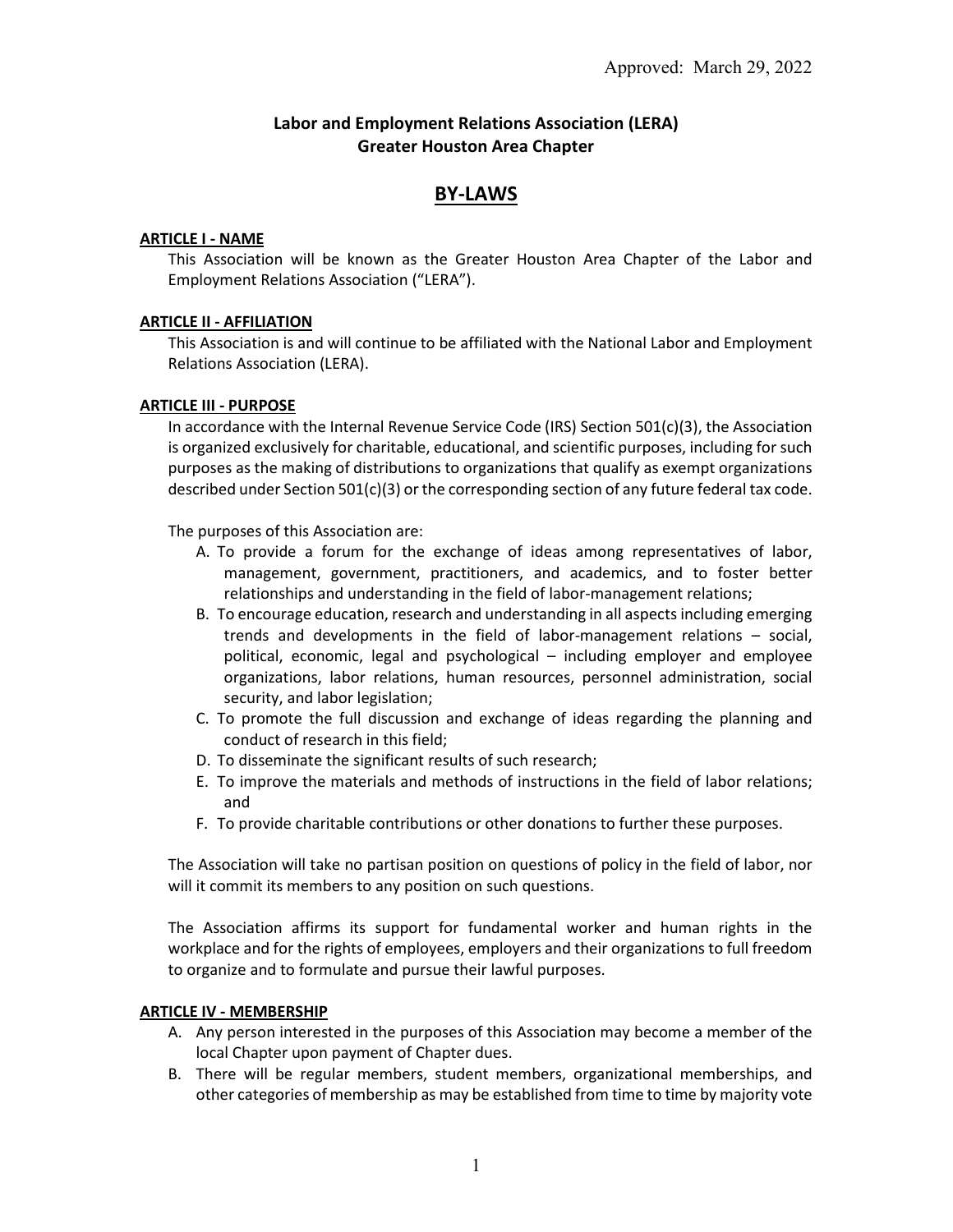of the membership present and voting at a regular meeting on written notice or notice by email. There will be annual dues amounts to be established from time to time by majority vote of the Board. Every member shall be entitled to receive any bulletins, notifications, or other publications issued by the Chapter during his/her membership.

C. Organizational memberships by business, professional or labor organizations that wish to support the purposes of the Association may be available upon approval by a majority of the Board.

## **ARTICLE V - DUES**

Regular members will pay annual dues as established by a majority of the Board. Student memberships, limited to full-time students, will pay half the annual member dues established by the majority of the Board. Organizational members will pay annual dues as established by a majority of the Board.

All members will be encouraged to join the parent National LERA organization. At least one member of the Board will also be a member of the parent organization. Annual dues for the parent organization will be paid for by the Greater Houston Chapter for that member.

## **ARTICLE VI - OFFICERS**

The Chapter will have the following elective officers:

President, 1<sup>st</sup> Vice President (President-Elect), 2<sup>nd</sup> Vice President, 3<sup>rd</sup> Vice President, Secretary, and Treasurer.

The term of office for all officers will be two years, provided however, the terms of office of Secretary and Treasurer will be indefinite, and they will serve subject to the approval of the Board and/or the discretion of the occupant of the positions.

The President,  $1^{st}$  Vice President and  $2^{nd}$  Vice President should represent the constituencies of the Chapter: labor, management, and educators and other neutrals, and government. It is the intent of these By-Laws that these positions be rotated, as practicable, among the constituencies.

## **ARTICLE VII - DIRECTORS**

The Chapter shall have twelve Directors elected by the membership at a regular membership meeting. The Directors will consist of three representatives each from (1) management, (2) labor, (3) educators and other neutrals, and (4) government. The term of each Director will be three years.

## **ARTICLE VIII - BOARD**

The above Chapter Officers and Directors will constitute the Board. The Board will be responsible for the business of the Association.

An Advisory Committee will be composed of the Officers of the Chapter and up to three chapter members appointed by the Chapter President. The Advisory Committee will handle all matters that do not require the full Board:

- A. Routine matters between Board and/or regular Chapter meetings;
- B. Approve programs and other administrative matters;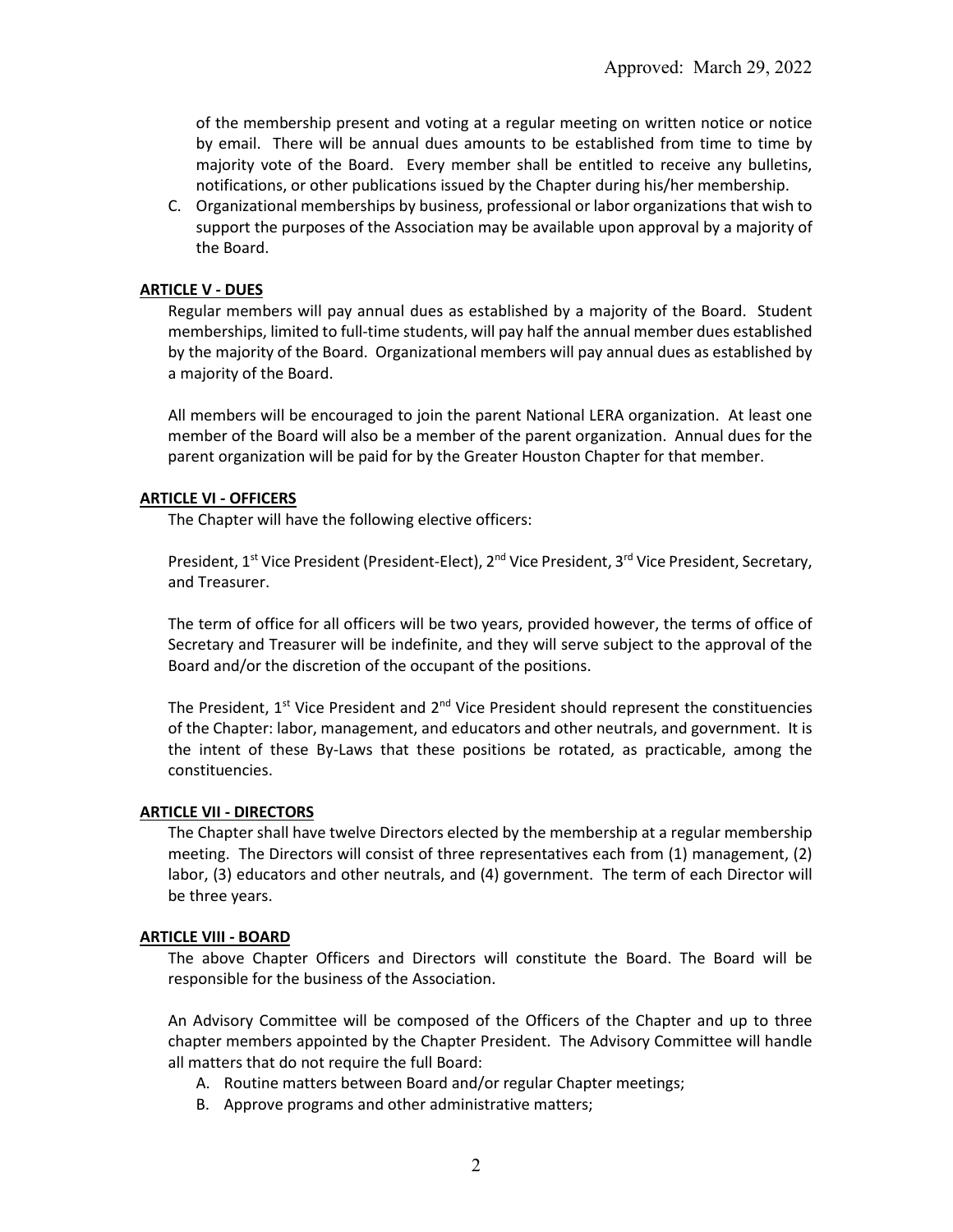- C. Propose special committee assignments as needs arise;
- D. Develop policy and proposal drafts for review with the Board;
- E. Oversee funds of the Association; and
- F. Propose nominees to fill unexpired terms of Board members.

Policy or important Chapter matters shall be referred to the full Board for consideration and approval, and determination whether a full Chapter membership vote is required.

### **ARTICLE IX - NOMINATION AND ELECTION OF OFFICERS AND DIRECTORS**

Prior to the end of the calendar year, the Board will approve a nominating committee of three members, one of which will be designated chairperson. This committee will select a list of nominees for the Board members whose terms are expiring and/or to fill vacancies. Nominees may be selected from present members whose terms are expiring or from the membership. Nominations will also be open from the floor, and a communication should be sent to the membership, once this committee is formed, soliciting nominations. Elections will be held at either the last meeting of the expiring year or the first meeting in the new year.

The nominating committee will be composed of three members, one representing each sector (business, labor, and a government or neutral/educator), as proposed by the President and approved by the Board.

The nominating committee will have the power to nominate qualified individuals to fill unexpired terms on the Board. Such interim nominations will be voted on by the Board.

### **ARTICLE X - DUTIES OF OFFICERS**

- A. The Chapter President shall preside at all meetings of the Chapter and at all meetings of the Advisory Committee and Board. The President will be a member of all committees. He/she may be authorized to co-sign all checks. In case of disability or absence, the 1st Vice President or 2nd Vice President, in that order, will assume his duties.
- B. The  $1<sup>st</sup>$  Vice President will act in the capacity of assistant to the President. He/she will preside at all meetings in the absence of the President. He/she will act as chairman of the Program Committee. He/she will immediately assume the duties of the President should the President be disabled, resign or for some other reason be unable or unwilling to carry out his duties under these By-Laws. He/she may be authorized to co-sign all checks in the absence or disability of the President.
- C. The  $2^{nd}$  Vice President will preside at all meetings when the President or  $1^{st}$  Vice President is absent. He/she will be in charge of membership recruitment and may appoint a committee from the Board to help him/her in membership recruitment.
- D. The 3<sup>rd</sup> Vice President will handle all routine correspondence of the Chapter. He/she may appoint, at his discretion, any number of associate secretaries who will report to him/her and whose duties will be coordinated through him/her. He/she will be responsible, along with the President, in releasing all publicity to the press and other news media.
- E. The Treasurer will collect all dues, be custodian of all monies, membership records and property. He/she will keep a complete financial record of receipts and disbursements and render a financial report to the outgoing and incoming officers and directors, and to all members, at least once a year. He/she will issue all checks. Checks up to \$1,000.00 may be signed by any approved signatory. Checks for \$1,000.00 or more must be signed by two authorized signatories.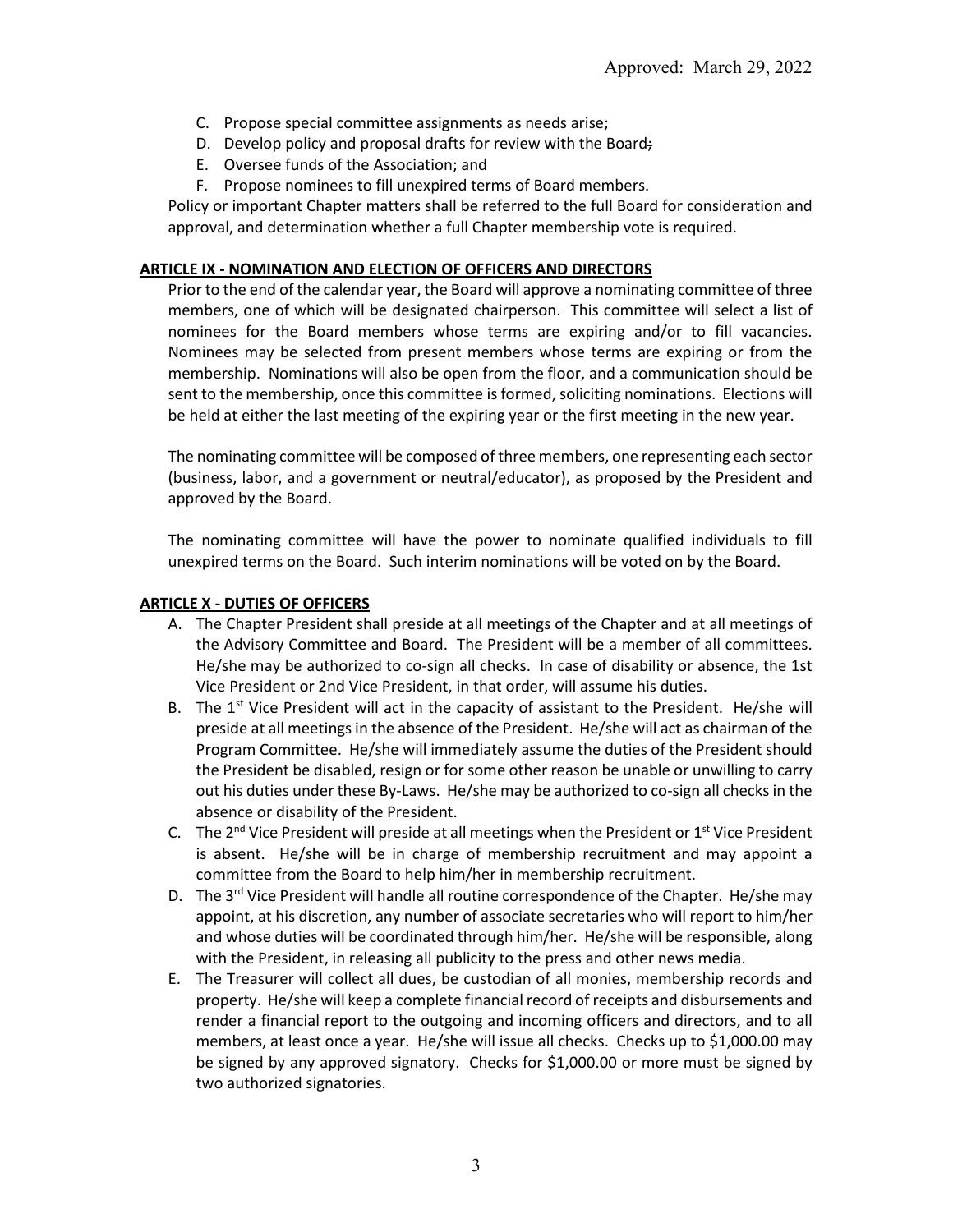- F. The administration and maintenance of the Chapter website will be the primary responsibility of the Treasurer.
- G. The Secretary will:
	- i. Keep a record of all meetings of the Advisory Committee, the Board, and the membership meetings and will present them at the next consecutive meeting for approval by the Advisory Committee or Board, as appropriate;
	- ii. Be responsible for correspondence from the Association related to speakers for the regularly scheduled meetings;
	- iii. Prepare and send out announcements to the membership and the Association's email list regarding upcoming programs;
	- iv. Maintain record books in which the By-Laws, special rules of order, standing rules, and minutes are entered, with any amendments to these documents properly recorded, and to have the current record books on hand at every meeting.
	- v. Sign checks in the absence of the Treasurer.
	- vi. Have secondary responsibilities for the administration and maintenance of the Chapter website.

# **ARTICLE XI – RECALL OF AN OFFICER OR DIRECTOR**

Recall of an Officer(s) or Director(s) may be initiated by notification to the Secretary, signed by twenty percent (20%) or more of the members, of intent to introduce a Recall. Upon receipt of such notification, the Secretary will notify all members of the Association of the recall resolution. Recall shall be effective with a two-thirds (2/3) vote of those voting on the resolution.

## **ARTICLE XII - DUTIES OF COMMITTEES**

- A. Except as spelled out above, the President will appoint all committees and all committee chairmen and co-chairmen. All committees will report to the Board. The standing committees shall be Arrangements, Membership, Program, and Publicity. Other committees shall be named as deemed necessary by the President.
- B. The Program Committee will arrange for outstanding, timely and topical speakers in the labor and employment field. Final contacts and commitments with speakers will be made only after approval of the President, who has consulted with other Board members. All arrangements with respect to providing accommodations for the speaker(s) will rest with this committee. The committee will arrange for special panels, workshops, symposia and the like, only after receiving approval of the President.
- C. The Arrangements Committee, when arrangements for a speaker or program have been concluded as herein provided, will be responsible for all remaining arrangements, subject to the approval of the President.
- D. The Membership Committee will recruit new members from programs designed to attract membership into the Association.
- E. The Publicity Committee will handle all publicity for the Chapter (e.g., social media, website, etc.)

## **ARTICLE XIII - MEETINGS AND QUORUM**

The Chapter will hold meetings at least annually. A quorum for the transaction of business at any membership meeting shall consist of those present. All meetings of the membership must be announced at least seven (7) days in advance and include in the notice the time and place of the meeting.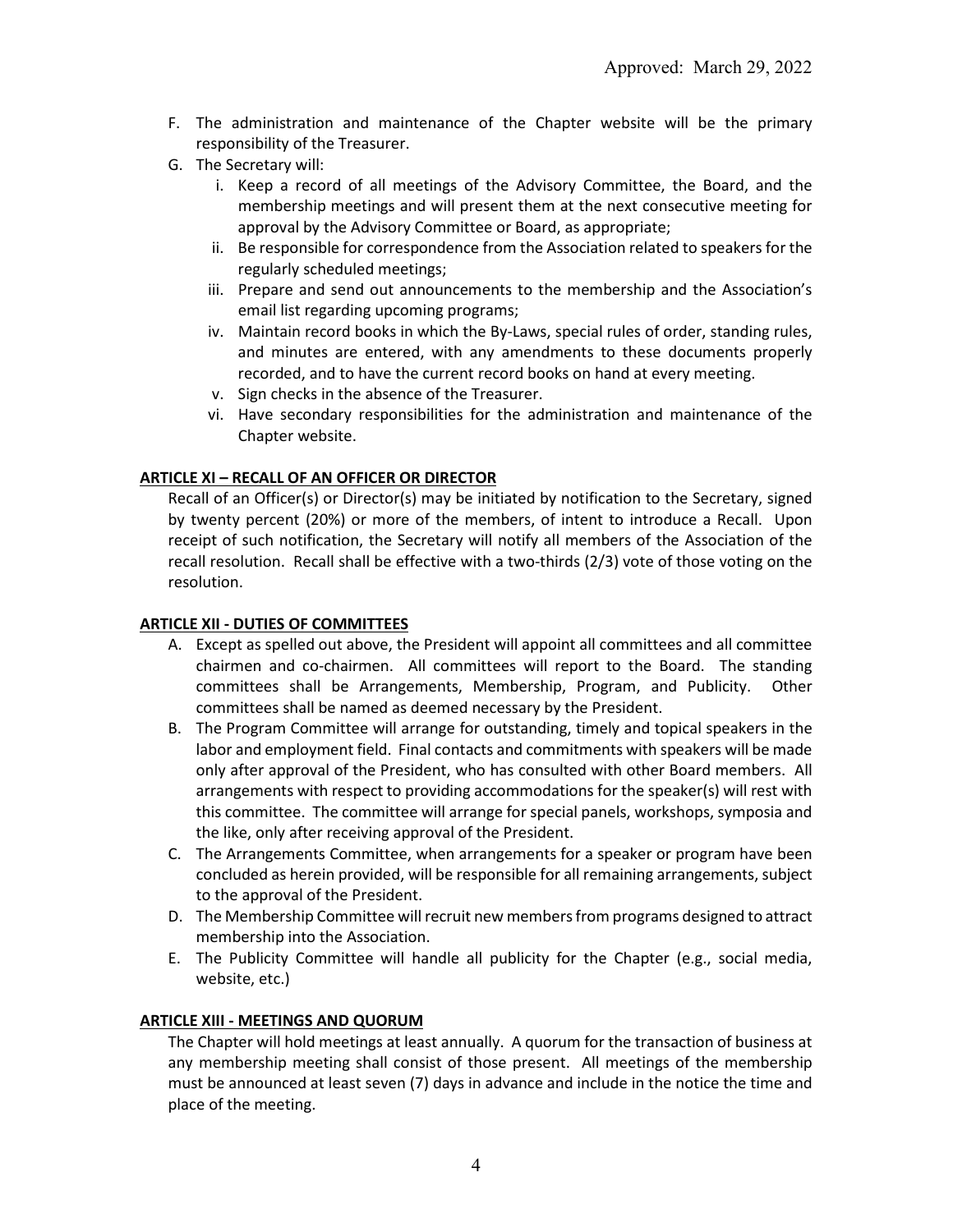The Advisory Committee and Board will follow these same quorum requirements (those present).

### **ARTICLE XIV - PUBLICATIONS AND BULLETINS**

All members in good standing will be entitled to receive any publications and bulletins issued by the Chapter.

### **ARTICLE XV - COMPENSATION**

All members of the Board and Advisory Committee will serve without compensation, except when a member of one of these groups is hired by the Association to practice his profession as teacher or trainer in workshops, panel discussions or symposia where a special charge is made for attendance. Were this to happen, he/she would be paid at the same rate he/she would be paid if he/she were a non-member being brought in for a pre-paid program.

### **ARTICLE XVI - AMENDMENTS TO THE BY-LAWS**

Any amendments to these By-Laws may be made by a majority vote of those present and voting at a membership meeting provided all members have copies at least ten (10) days in advance of the meeting at which such action shall take place. Proposed amendments to the By-Laws may be submitted by the members in the form of a motion from the floor at a regular Chapter meeting.

### **ARTICLE XVII - ROUTINE BUSINESS**

It is anticipated that this Chapter will exist largely to present topical items, information and speakers of, by, and for, labor and employment professionals and practitioners.

### **ARTICLE XVIII - BUSINESS YEAR**

All business conducted by the Chapter will be on the basis of a calendar year.

## **ARTICLE XIX – DONATIONS**

Donations to the Association from individuals or organizations may be solicited and/or accepted by a majority vote of the Board.

## **ARTICLE XX – DISSOLUTION**

This Chapter permanently dedicates its assets to the tax-exempt purposes for which the organization was founded, in keeping with IRS rules and regulations. Upon dissolution of this Chapter, its assets will be distributed to its parent organization, the Labor and Employment Relations Association, to support and facilitate chapter-building activities. Upon dissolution of the parent organization, assets will be distributed for one or more exempt purposes for which the organization was founded, in keeping with section  $501(c)(3)$  of the Internal Revenue Code, or corresponding section of any future federal tax code, or will be distributed to the federal government, or to a state or local government, for a public purpose.

### **ARTICLE XXI – INDEMNIFICATION**

The organization shall indemnify, hold harmless, and defend its Board and/or Advisory Committee against any liability or other expense arising in connection with its reasonable service to this Association, and may obtain liability insurance coverage for any of its members as it deems necessary.